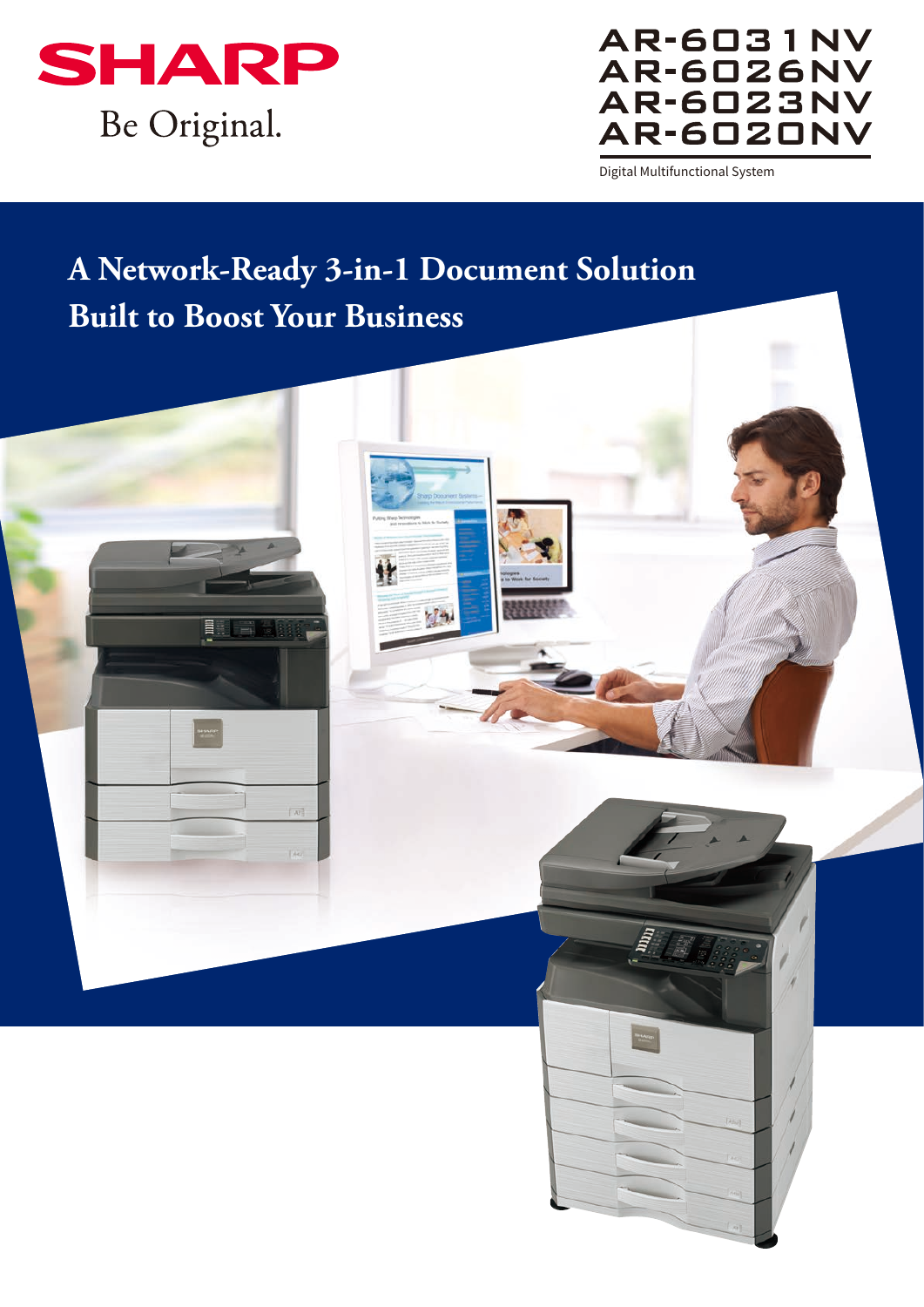# **Enhance Workflow with Quality and Versatility**

The compact yet robust AR-6031NV/6026NV/6023NV/6020NV offers sophisticated features to match the changing productivity needs of small workgroups. Whether it's a copy, print, or scan job, document functionality comes with consistently excellent quality. Everyone on your team will appreciate a streamlined workflow and boosted productivity. With one of these affordable MFPs, you have a versatile all-in-one document solution.

#### **DOCUMENT WORKFLOW**

#### **Convenient Full-Colour Network Scanning**

The AR-6031NV/6026NV/6023NV/6020NV excels as a full-colour network scanner. Quickly convert any type of paper-based document into a TIFF, PDF, or JPEG and send it to one of six pre-registered destinations. Scanned files can be sent as e-mail attachments, sent directly to a PC desktop\*1 , or scanned directly to an FTP server, USB drive, or mobile device\*2 . It's all so easy—just tap the Scan Mode button, select a pre-registered destination, and press Start.

#### **Example of Assigning Buttons**



\*1: Requires optional Sharpdesk License Kit. Sharpdesk must be installed on PC. \*2: Mobile device must have Sharpdesk Mobile app installed.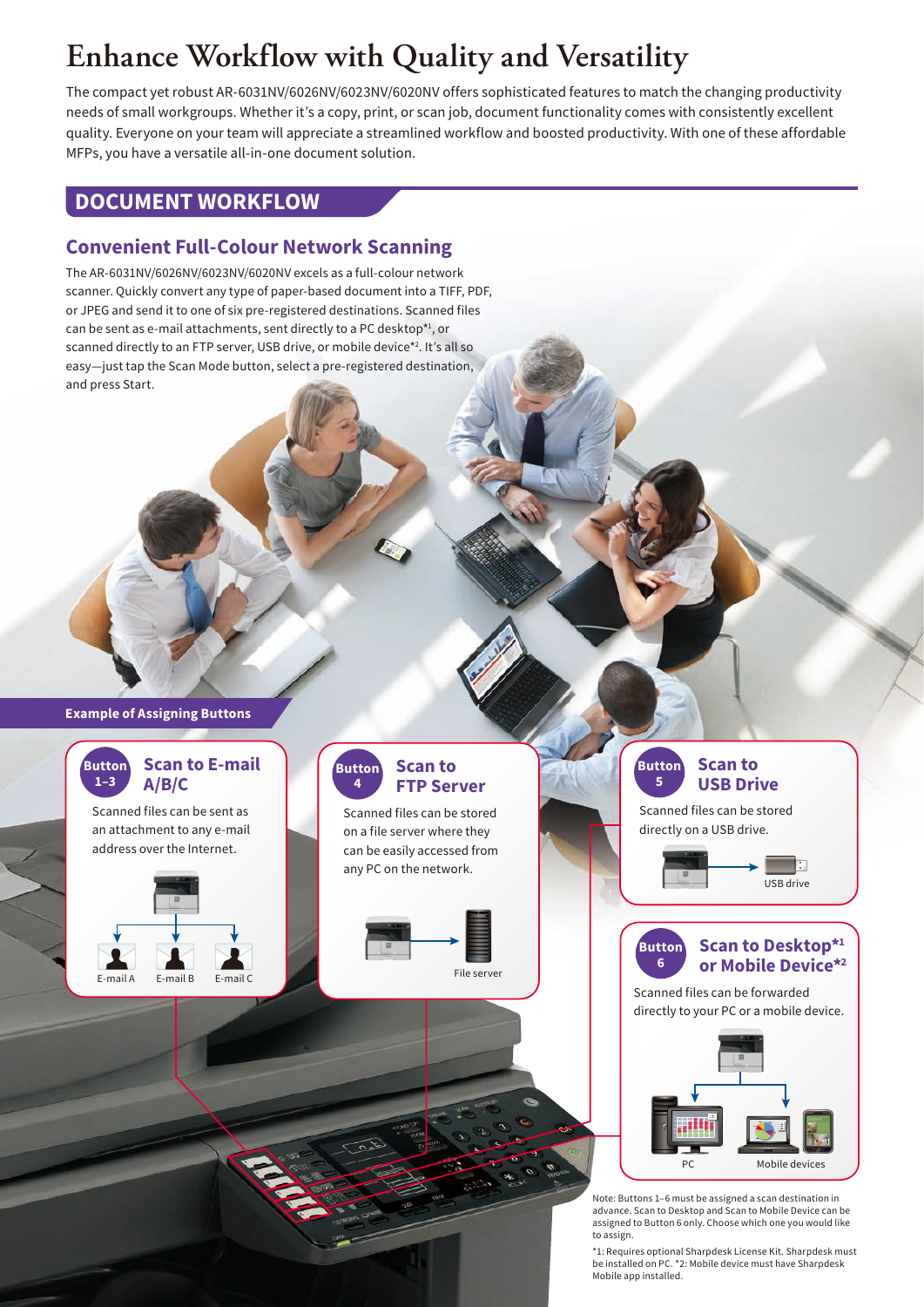#### **3-in-1 PERFORMANCE**

#### **Super-Efficient Output**

The AR-6031NV/6026NV/6023NV/6020NV delivers a fast output of 31/26/23/20 ppm\*. The first copy comes out in just 5.2/5.2/6.4/6.4 seconds for A4 and  $5.2/5.2/6.5/6.5$  seconds for 8  $\frac{1}{2}$  × 11", saving valuable time when you're doing multiple short-run jobs.

\*A4 (8 1 /2" x 11"), long-edge feeding



#### **Automatic Document Feeding**

An optional RSPF (reversing single pass feeder) efficiently feeds in up to 100 sheets of either one- or two-sided originals.



#### **Built-in Stackless Duplex Module**

The AR-6031NV/6026NV/6023NV/ 6020NV can make two-sided printouts using its built-in stackless duplex module. This effectively reduces paper costs and saves filing space. Duplex copying is even more effective when used together with the optional RSPF.



### **Effective Paper Handling**

For large-volume jobs and a wider selection of available paper sizes, these MFPs can accommodate two types of extra trays that increase total paper capacity to 2,100 sheets (AR-6031NV/6026NV) or 1,850 sheets (AR-6023NV/ 6020NV). These MFPs can accommodate heavy paper up to 200 g/m<sup>2\*</sup>, expanding the range of possible printing applications. \*106–200 g/m2 paper to be fed through multi-bypass tray.



#### **Network Printing**

These MFPs come standard-equipped with network printing, making them ideal for use by small workgroups. They also incorporate Sharp's original SPLC (Sharp Printer Language with Compression) PDL, which can be upgraded to PCL 6 and PostScript® 3™ emulation to enhance graphics and font capabilities.

Note: PCL requires optional AR-PB10. PostScript 3 requires optional AR-PB10 and MX-PK10.

## **Printing via USB Cable**

If you can't connect to your office network, you can connect the MFP to your PC via a USB cable and print documents. This allows you to print safely without sending your data through the office network. The USB port can be used even while the MFP is connected to the network.

#### **ID Card Copy**

The AR-6031NV/6026NV/6023NV/ 6020NV has a dedicated key for easy copying of both sides of a card (e.g., an ID or credit card) onto a single page.



#### **Rotation Sort\***

Every other copy is rotated 90 degrees when delivered to the output tray. This takes the hassle out of sorting copies and comes in handy when you need to print multiple copies.

\*Two paper trays must be loaded with the same-sized paper in a different orientation (landscape and portrait).

#### **Other Convenient Features**

- 2-in-1/4-in-1 copying
- Margin shift
- Edge/centre erase

#### **OTHER KEY FEATURES**

#### **Sharpdesk Mobile\***

Sharpdesk Mobile is a mobile print/scan application. With Sharpdesk Mobile, users can import documents scanned on the AR-6031NV/6026NV/6023NV/ 6020NV to their mobile devices for previewing and saving. And files on a mobile device can be printed out on the MFP, sent as e-mail attachments, or used in other applications.



\*Requires commercially available wireless LAN router; printing requires optional AR-PB10. PDF printing additionally requires optional MX-PK10. Availability varies by country/region. For details, see the support website:

http://sharp-world.com/products/copier/docu\_solutions/mobile/sharpdesk\_mobile/

#### **Sharpdesk\***

With Sharpdesk integrated document management software, scanned files can be organised, edited, converted, and combined with ease. What's more, Full Text Search makes it easy to retrieve your documents.

\*Requires optional Sharpdesk License Kit.

#### **Energy Efficiency**

- Pressing the power save key after a job is finished immediately puts the MFP into auto power shut-off mode, further reducing your running costs.
- Certified under the ENERGY STAR® programme (an international system for rating the energy efficiency of products).